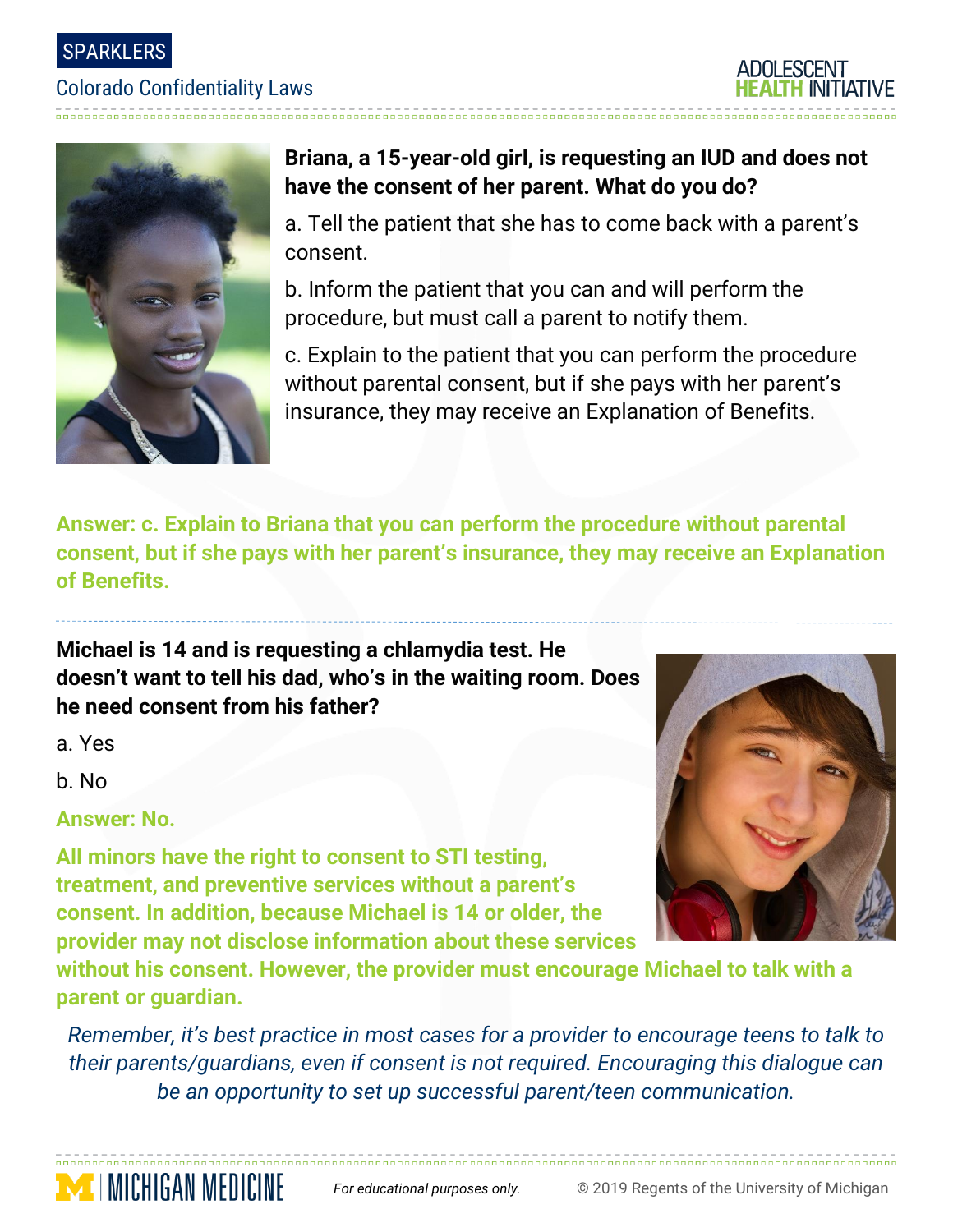SPARKLERS

#### Colorado Confidentiality Laws





### **Jade is 16 years old. Can she receive a pregnancy test AND prenatal care without informing her parents?**

- a. Yes
- b. No

**Answer: Yes. Minors have the right to pregnancy testing and prenatal care without parent/guardian consent.**

## **Which of these options below do not require parental consent?**

- a. Opioid replacement treatment for a 16-year-old
- b. ADHD medication for a 13 year-old
- c. Inpatient mental health treatment for a 13-year-old
- d. Depo Provera contraceptive shot

**Answer: d. Depo Provera contraceptive shot. All other options require a parent's consent.**

*Remember, it's best practice in most cases for a provider to encourage teens to talk to their parents/guardians, even if consent is not required. Encouraging this dialogue can be an opportunity to set up successful parent/teen communication.*